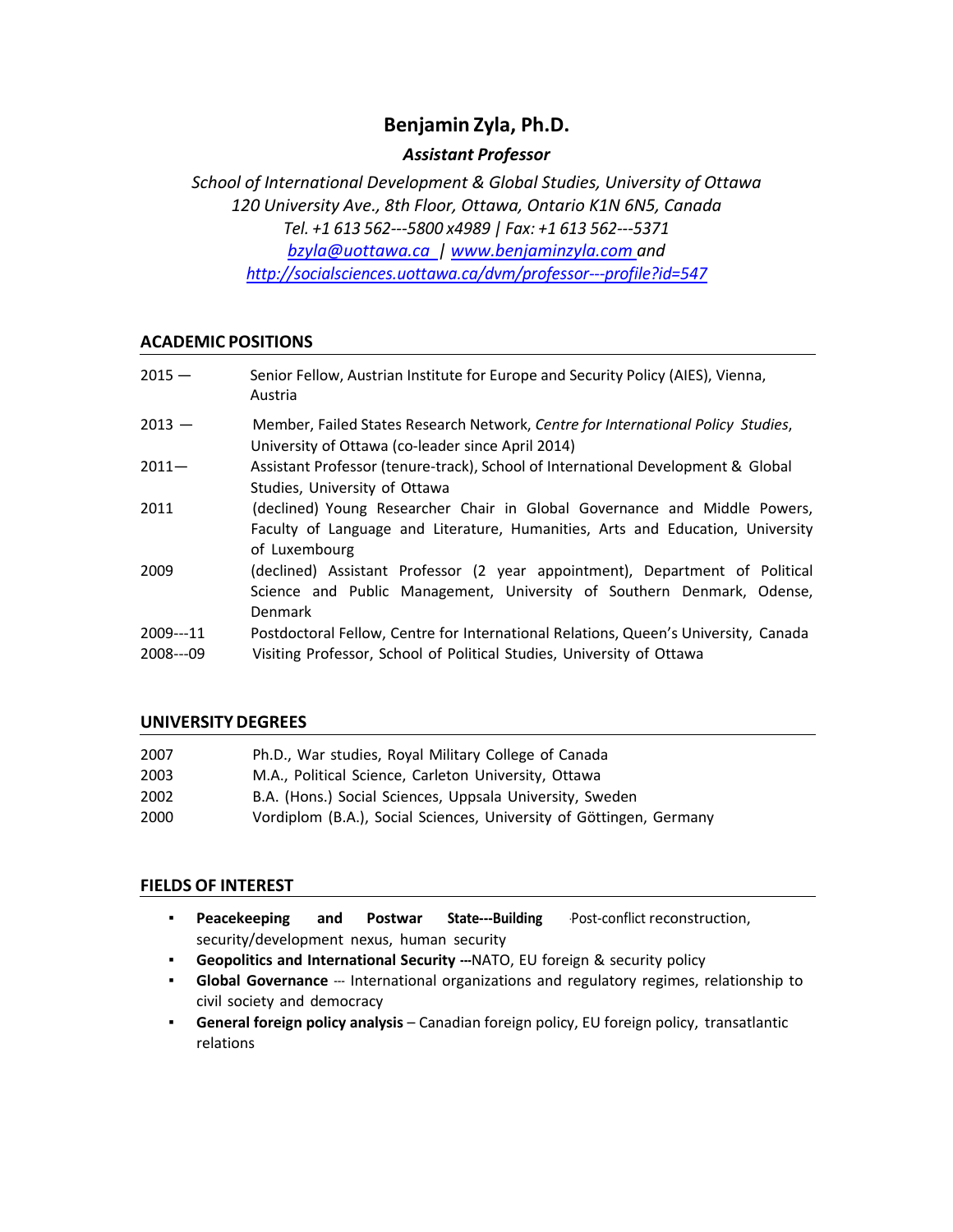#### **VISITING FELLOW--- AND PROFESSORSHIPS**

| 2013 | Visiting Professor, Department of Political Science, University of Bielefeld   |
|------|--------------------------------------------------------------------------------|
|      | (Summer)                                                                       |
| 2012 | Visiting Professor, TRIANGLE research group, École Normale Supérieure de Lyon  |
|      | <i>(ENS)</i> (July---December)                                                 |
| 2009 | Visiting Scholar, Freeman Spogli Institute for International Studies, Stanford |
|      | University, California, USA (June---July)                                      |

#### **AFFILIATIONS**

| $2012 -$   | Co--Director, Failed States Research Network, Centre for International Policy     |
|------------|-----------------------------------------------------------------------------------|
|            | Studies (CIPS), University of Ottawa                                              |
| $2011 -$   | Faculty Member, Centre for International Policy Studies (CIPS), Faculty of Social |
|            | Sciences, University of Ottawa                                                    |
| $2011 -$   | Member of the Faculty of Graduate and Postdoctoral Studies                        |
| $2007--08$ | Adjunct Assistant Professor, School of Political Studies, Queen's University,     |
|            | Canada                                                                            |
| $2006--07$ | Adjunct Lecturer, Queen's University, Department of Political Studies             |
| $2004--08$ | Adjunct Lecturer, Department of Politics and Economics, Royal Military College    |
|            | of Canada                                                                         |

## **ACADEMIC HONOURS**

| Prizes & Distinctions     |                                                                                                   |  |
|---------------------------|---------------------------------------------------------------------------------------------------|--|
| 2015                      | Monograph Sharing the Burden? NATO and its Second-Tier Powers was listed on                       |  |
|                           | The Hill Time's top-100 books in 2014 (rank 72)                                                   |  |
| 2011                      | Internal Young Research Chair in Global Governance and Middle Powers,                             |  |
|                           | University of Luxembourg (€360.000 for 3 years; declined).                                        |  |
| 2011                      | Runner-up, Young Researcher Award in Global Governance and Middle Powers,                         |  |
|                           | Luxembourg Fonds Nationale de la Recherché, junior research chair (€1.5 mio. for                  |  |
|                           | 5 years).                                                                                         |  |
| 2006                      | Finalist for 2006 Cadieux-Leger Fellowship Competition, Department of Foreign                     |  |
|                           | Affairs and International Trade (DFAIT), Canada                                                   |  |
| 2005                      | Honourable Mention, Best Paper Award, Graduate Student Symposium,                                 |  |
|                           | Conference of Defence Associations Institute                                                      |  |
| Postdoctoral Awards       |                                                                                                   |  |
| 2009---11                 | Social Sciences and Humanities Research Council of Canada (SSHRC) Postdoctoral                    |  |
|                           | Award                                                                                             |  |
| 2007---08                 | Ronald B. Byers Postdoctoral Award, Government of Canada                                          |  |
| <b>Major Scholarships</b> |                                                                                                   |  |
| $2005--07$                | International Council for Canadian Studies (ICCS), Doctoral Scholarship for foreign               |  |
|                           | nationals                                                                                         |  |
| $2002--03$                | Graduate scholarship (MA), German Academic Exchange Service (DAAD)                                |  |
| $2000--02$                | European Community Action Scheme for the Mobility of University Students<br>(ERASMUS) Scholarship |  |

## **MEMBERSHIP IN ACADEMIC ASSOCIATIONS**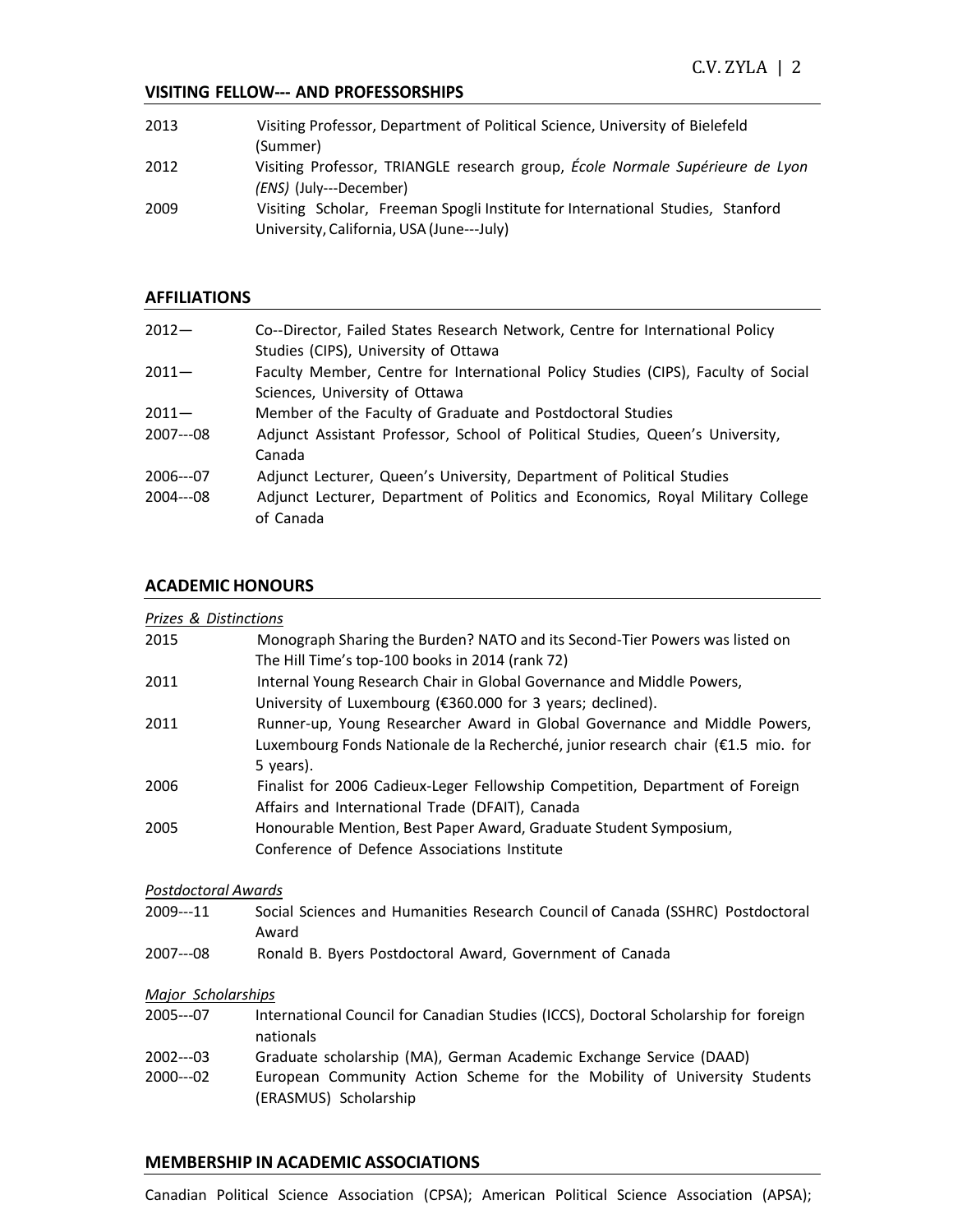International Studies Association (ISA); International Political Studies Association (IPSA); Council for European Studies (CES); European Studies Association (EUSA); European Community Studies Association Canada (ECSA---C);

#### **RESEARCH GRANTS**

| <b>External Funding</b> |                                                                                                                                                                                                                                                       |  |
|-------------------------|-------------------------------------------------------------------------------------------------------------------------------------------------------------------------------------------------------------------------------------------------------|--|
| 2014                    | Social Sciences and Humanities Research Council of Canada (SSHRC), Insight<br>Grant, "The Practice of NATO Burden sharing since 9/11", \$220,629 (recommended                                                                                         |  |
|                         | for funding but not funded due to lack of funds)                                                                                                                                                                                                      |  |
| 2012                    | Canadian Federation for the Humanities and Social Sciences, Awards to Scholarly<br>Publications Program (ASPP) for "Sharing the Burden? NATO and its Second---tier<br>Powers", \$8,000                                                                |  |
| 2012---15               | (declined) University of Luxembourg, Young Researcher Chair in Global                                                                                                                                                                                 |  |
|                         | Governance and Middle Powers, Faculty of Language and Literature, Humanities,<br>Arts and Education, University of Luxembourg, €360,000                                                                                                               |  |
| $2011--15$              | Runner---up, Luxembourg Fonds Nationale de la Recherché, Young Researcher<br>Award in Global Governance and Middle Powers,                                                                                                                            |  |
| 2010---15               | Collaborator, Social Sciences and Humanities Research Council of Canada (SSHRC),<br>Strategic Knowledge Cluster "Canada---Europe Transatlantic Dialogue", Carleton<br>University, \$2.1 Mio.                                                          |  |
| 2009                    | Social Sciences and Humanities Research Council of Canada (SSHRC), Standard<br>Research Grant, "The Evolution of Canadian foreign and defence policy, 1989---<br>2008" (with Philippe Lagasse), \$109,500 (recommended for funding but not<br>funded) |  |
| 2008                    | Queen's University, Dean of Arts, Research fund for Scholarly and Professional<br>Development, \$2,500                                                                                                                                                |  |
| 2007                    | Department of National Defence, Canada, Special Project Research Fund,<br>\$4,085.65                                                                                                                                                                  |  |
| 2004                    | Dean of Arts, Royal Military College of Canada, Research Grant, Royal Military<br>College of Canada to conduct expert interviews and research at NATO<br>headquarters in Brussels, Belgium, Nov. --- Dec., \$2,000                                    |  |
| Internal Funding        |                                                                                                                                                                                                                                                       |  |
| 2014                    | 4A Program---Insight Grant, Faculty of Social Sciences, \$3,583.75                                                                                                                                                                                    |  |
| 2013                    | Publication Assistance Program, Faculty of Social Sciences, (\$500) for Sharing<br>the Burden?                                                                                                                                                        |  |
| 2013                    | Research Development Program (RDP), Faculty of Social Sciences, University of<br>Ottawa, \$10,000                                                                                                                                                     |  |
| 2013                    | Research Seed Funding, VP Research, \$10,000                                                                                                                                                                                                          |  |

2012---2014 Start---up Fund, University of Ottawa \$15.000

## **SCHOLARLY AND PROFESSIONAL SERVICES**

#### Reviewer for Manuscripts & Research Grant Proposals

International Spectator (1), Journal of International Relations and Development (1); International Studies Review (2); Diplomacy and Statecraft (1), International Journal (2); European Security (8); Social Sciences and Humanities Research Council of Canada [SSHRC] (1); Canadian Foreign Policy (1); Contemporary Security Policy (1); Croatian International Relations Review (1); International Political Science Review (1); Grawemeyer Award (\$100,000), University of Louisville, USA;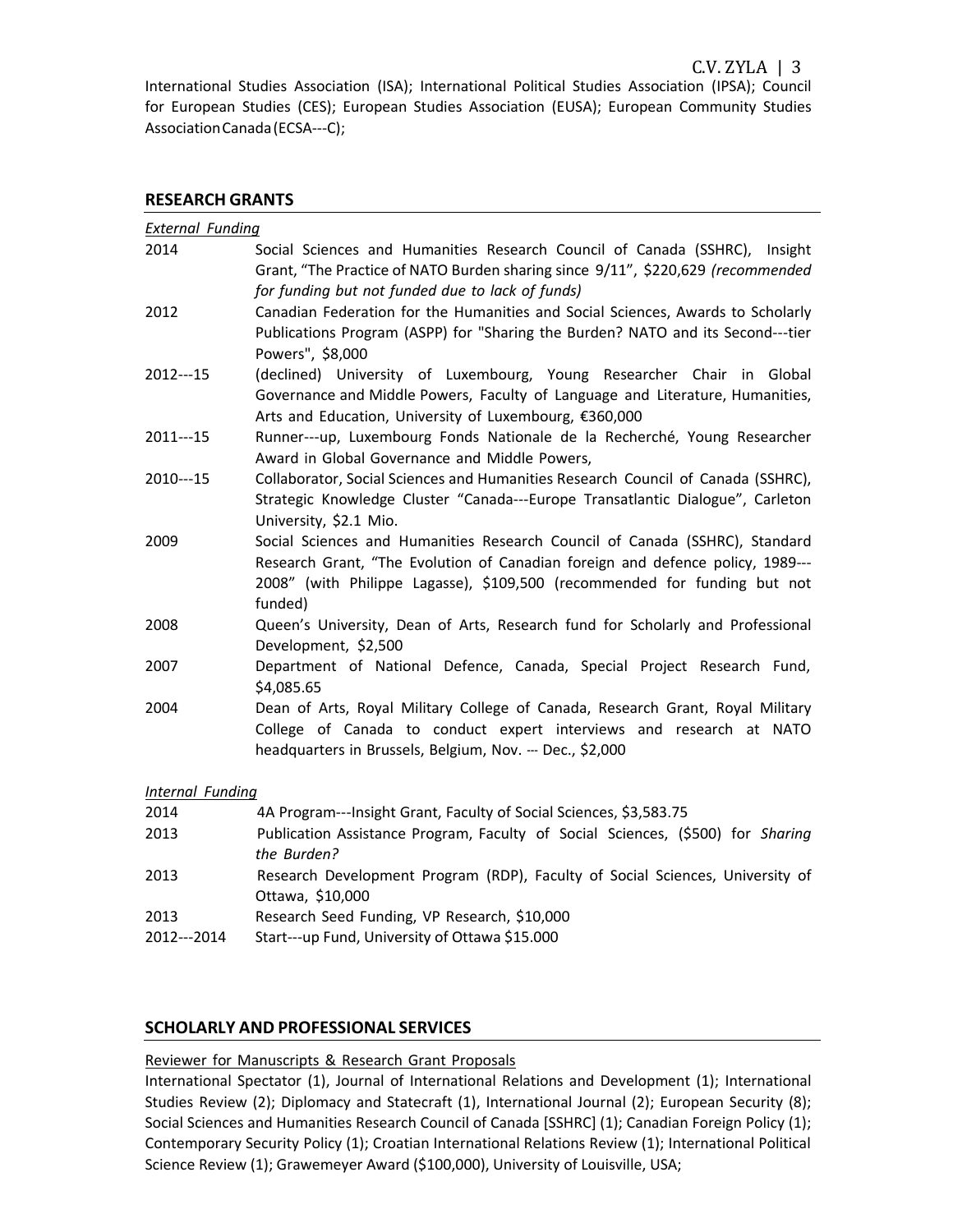#### External Examiner for PhD Thesis

• Ida Maria Oma (University of Oslo, Noway) on "Small States and burden-sharing in allied operations abroad", 9 June 2015

## Executive Positions

| 2011---13 | Member, Management Committee, Transatlantic Studies Association,           |
|-----------|----------------------------------------------------------------------------|
| 2010-13   | Section Convener on NATO, Transatlantic Studies Association (TSA)          |
| 2007---08 | President of the Young Researchers Network (YRN) of the European Community |

Studies Association Canada (ECSA---C) [].

Administrative responsibilities [all at uOttawa unless indicated otherwise

• Co-organized a workshop for students (MA + PhD) of how to write SSHRC

and OGS scholarship applications (workshop held on 17 March 2015)

- Ph.D. Committee, EDIM (academic years 2012/13; 2013/14; 2014/15)
- Comité d'études superieures (M.A.) (academic year 2014/15)
- Comité de la fraude scolaire FSS (academic year 2014/15),
- Social Committee (academic year 2013/14 2014/15 )
- Comité de bourses [Scholarship Committee] (MA & PhD), Faculty of Social Sciences (2013/14)
- SSHRC, External Reviewer for Insight Grant proposal (January 2013)
- Comité des admissions au programme de MA, EDIM (academic year 2012/13)
- Ad-hoc Grievance Committee, EDIM (February 2013)

# **PUBLICATIONS** (life time)

## **Life---time summary (count) according to the following categories:**

## Books Authored

- 1. **Zyla, B.,** Sharing the Burden? NATO and its Second---tier powers (Toronto: Toronto: University of Toronto Press, 2015). 100.000 words, 25 Tables. For details see publisher's website at [http://www.utppublishing.com/Sharing---t](http://www.utppublishing.com/Sharing-)he--- Burden---NATO---and---its---Second---Tier---Powers.html
- 2. Zyla, B. L'unilatéralisme avec le sourire Bilan des relations germano---américaines et perspectives pour 2009*,* Note du Cerfa 62 (Paris, Brussels: Comité d'études des relations franco---allemandes (Cerfa), 2009). ISBN: 978---2---86592---503---2, 40 pages(not refereed).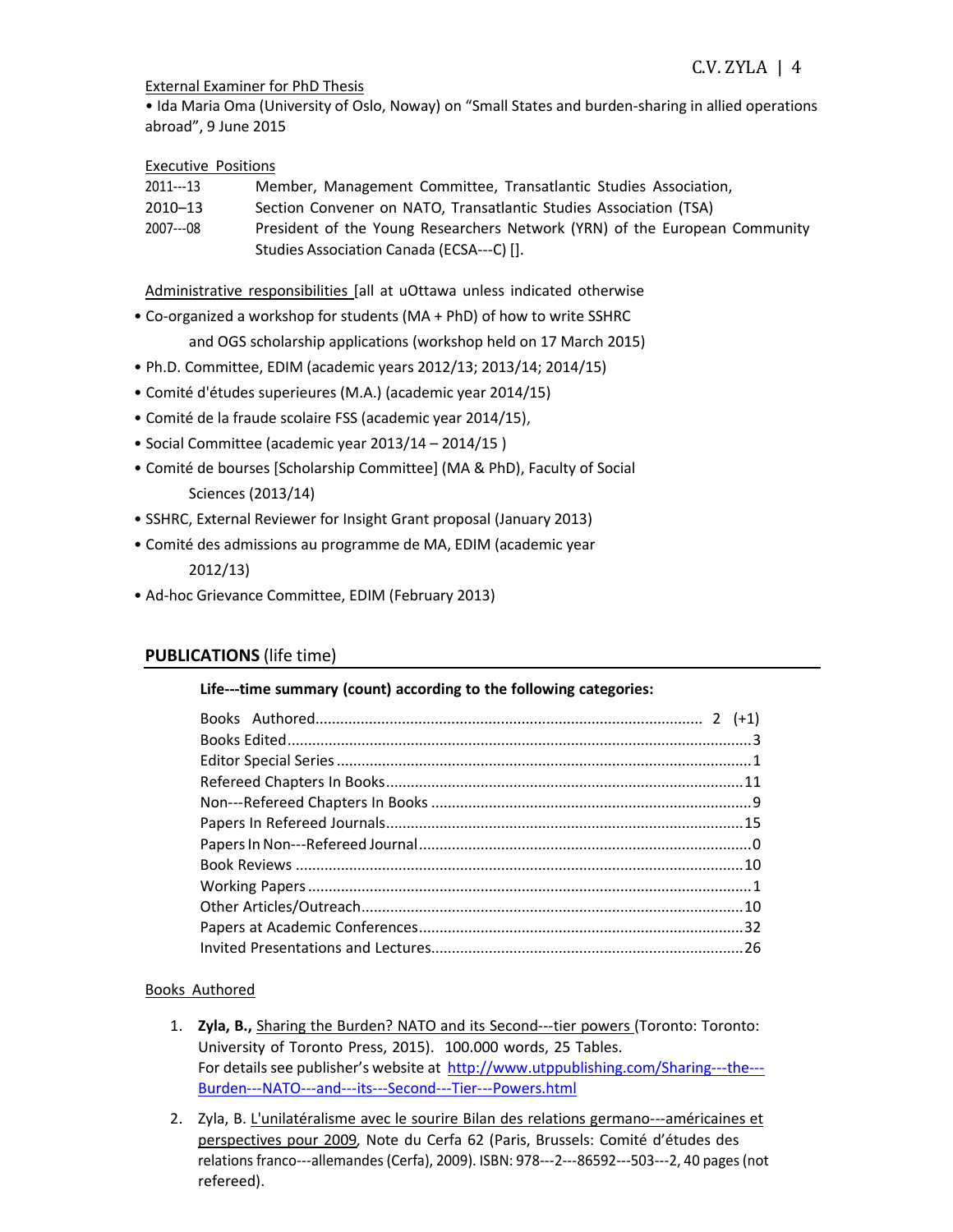3. **Zyla, B.**, A Bridge not Too far: Canada and European Security, 1989---2001," Ottawa: Library and Archives Canada (Collection Theses/Thèses: 2007), ISBN: 9780494421499, pp. 394. (Dissertation)

# Books Edited

- 1. Zyla, B., and Kammel, A. (under contract & forthcoming Sept. 2015). Threats from the East at anniversary: NATO's new members and the Ukrainian crisis (Nomos, 2015).
- 2. **Zyla, B.** and **Schmidt, P.,** National vs. transnational security cultures in Europe: ESDP operations as the test case? (London, U.K.: Routledge, 2013), 210 pages.
- 3. **Zyla, B.,** Ellen Hallams, Luca Ratti (eds.). NATO Beyond 9/11: The Transformation of the Atlantic Alliance (Houndmills, Basingstoke, Hampshire; New York: Palgrave/Macmillan, 2013).

## Editor Special Series

1. **Zyla, B. (70%)** and **Schmidt, P.,** "European Security Policy: Strategic Culture in Operation?", Contemporary Security Policy vol. 32, no.3 (2011).

# Refereed Chapters in Books

- 11. **Zyla, B. (70%),** and Kammel, A., "The EU's role in African security governance", in Butera, J.B. Strengthening Research Capacity in Sub---Saharan Africa (San Jose, Costa Rica: University for Peace Press)
- 10. **Zyla, B.,** Hallams, E; and Ratti, L. "Introduction A New Paradigm for NATO?" in **Zyla, B. (33.3%),** Ellen Hallams, Luca Ratti (eds.). The Atlantic Alliance Ten Years After 9/11: Revitalization or Retirement? (Houndmills, Basingstoke, Hampshire; New York: Palgrave/Macmillan, 2013), pp. 1---26.
- 9. **Zyla, B. (50%),** Hallams, E; and Ratti, L., "Conclusion 9/11: A Systemic or Paradigm Shift for NATO?", in Zyla, B., Ellen Hallams, Luca Ratti (eds.). The Atlantic Alliance Ten Years After 9/11: Revitalization or Retirement? (Houndmills, Basingstoke, Hampshire; New York: Palgrave/Macmillan, 2013), pp.321---331.
- 8. **Zyla, B.** "Overlap or Opposition? EU and NATO's Strategic (Sub---)Culture", in Zyla, B. and Schmidt, P. (eds.) National vs. transnational security cultures in Europe: ESDP operations as the test case? (London, U.K.: Routledge, 2013), pp. 184---204 [reprint & slightly revised version of contribution to special issue of Contemporary Security Policy.]
- 7. **Zyla, B.** and **Schmidt, P. (70%),** "European Security Policy: Strategic Culture in Operation?" in Zyla, B. and Schmidt, P. (eds.) National vs. transnational security cultures in Europe: ESDP operations as the test case? (London, U.K.: Routledge, 2013), pp. 1---10 [reprint & slightly revised introduction of special issue for Contemporary Security Policy.]
- 6. **Zyla, B.,** "Canada's share of burden in reconstructing Afghanistan" in Nik Hynek and Peter Marton, Statebuilding in Afghanistan: Multinational Contributions to Reconstruction (London, New York: Routledge, 2011), pp. 104---23.
- 5. **Zyla, B.** (75%, first---author) and Joel J. Sokolsky, "Canada and the Atlantic Alliance in the post---Cold War era: More NATO than NATO?," in Nikola Hynek, and David Bosold (eds): Canada's New Foreign and Security Policy Strategies: Re---Examining Soft and Hard Dimensions of Middlepowerhood (Oxford and Toronto: Oxford University Press, 2010), pp. 231---250.
- 4. Charron, A.; **Zyla, B. (45%) ;** Boulden, J., "NATO, the EU and Darfur: Separate but Together," in Peter Schmidt (ed.) A Hybrid Relationship: Transatlantic Cooperation beyond NATO (Frankfurt a. M.: Peter Lang, 2007), pp. 147---160.
- 3. **Zyla, B.,** "The Balance of Power Theory," in Rodney P. Carlisle (ed.), Encyclopedia of Politics: The Left and Right (Sage Publications, Thousand Oaks, CA., 2005), pp. 541---45.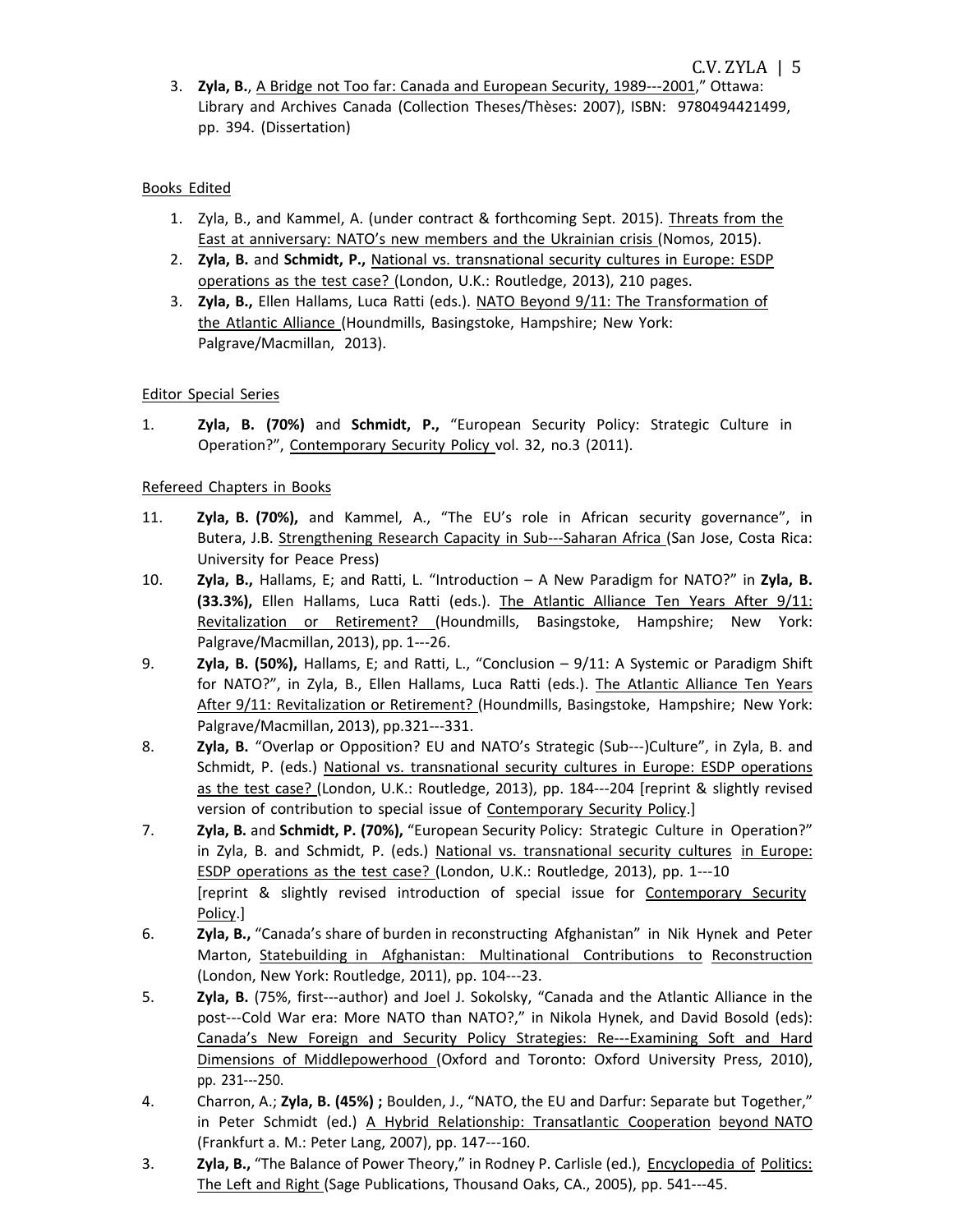- C.V. ZYLA <sup>|</sup> <sup>6</sup> --- The book won the *'Best of Reference Award', The New York Public Library, 2006.*
- 2. **Zyla, B.,** "Understanding American Foreign Policy: U.S. Foreign Policy Traditions and the George W. Bush administration," in Tomasz Pludowski*,* (ed.), American Politics, Media, and Elections: Contemporary International Perspectives on US Presidency, Foreign Policy, and Political Communication (Warsaw and Torun: Collegium Civitas Press and Adam Marszalek, 2005), pp. 133---147.
- 1. **Zyla, B.,** "NATO Doctrine and Canadian Special Operations," in David Last and Bernd Horn, Choice of force: Special Operations for Canada (Kingston, Montreal: Queen's/McGill University Press, 2005), pp. 253---265.

## Non---refereed Chaptersin Books

- 9. **Zyla, B.,** "Soft Power The Role of Canada in the OSCE", in: Roberto Dominguez (eds). The OSCE: Soft Security for a Hard World --- Competing Theories for Understanding the OSCE (Brussels, New York: Peter Lang, 2014), pp. 131---153.
- 8**. Zyla, B.,** "William Jefferson Clinton," in Carl Hodge and Cathal Nolan (eds), U.S. Presidents and Foreign Policy: From 1789 to the Present (Santa Barbara, Calif.: ABC--- CLIO,2007), pp. 367---376.
- 7. **Zyla, B.,** "Canada and NATO's first round of enlargement," in Natalie Mychajlyszyn (ed.), Adaptation of NATO: From the North Atlantic Treaty to Security in Pakistan, BISON Paper 11 (Winnipeg: Centre for Defence and Security Studies, 2007), pp. 85– 107.
- 6. **Zyla, B.** "Entre le 'paradis' européen et le 'pouvoir' américain? La culture sécuritaire canadienne dans les affaires transatlantiques après le 11 septembre 2001*",* in Eric Tabuteau, and Sandrine Tolazzi, A Safe And Secure Canada " – Sécurité, identité et territoire (Frankfurt, Zuerich: Peter Lang, 2010).
- 5. **Zyla, B.** "L'unilatéralisme avec le sourire bilan des relations germano---américaines et perspectives pour 2009", in Louis---Marie Clouet and Hans Stark, Radioscopies De L' Allemagne (Paris, Brussels: L'Institute français des relations internationals), pp. 173---191.
- 4. Scholz, Ulrich; **Zyla, B.(60%),** "Europe's military capability in crisis management," in Ted Woodcock (ed.), Cornwallis X: Analysis of New and Emerging Conflicts (Ottawa: Pearson Peacekeeping Press, 2005), pp. 388---400.
- 3. **Zyla, B.,** "Interventions in Lebanon", "Radio Free Europe," in Peter Karsten, Encyclopedia of War and American Society *(*MTM Publishing Company: Sage Publications, 2005).
- 2. **Zyla, B.,** "European Union," in William H. McNeill (edit). Berkshire Encyclopedia of World History*,* 5 volumes *(*Thousand Oaks, CA.: Sage Publications, 2004), pp. 698---700.
- 1. **Zyla, B.,** "The European Economic Area," in Ashish Vaidya. Encyclopedia of Globalization (California: ABC---Clio, 2005).

## Papers in Refereed Journals

- 15. **Zyla, B.** "Untying the Knot? Assessing the compatibility of the American and European strategic culture under President Obama" Innovation: European Journal of Social Science Research vol. 28, no. 2 (2015), pp. 1-23; doi: 10.1080/13511610.2015.1024637; Impact Factor: 0.24
- 14. **Zyla, B. (50%)** & Schofield, J., "The AfPak Campaign and the Limits of Canadian Diplomacy", Diplomacy & Statecraft vol. 25, no. 3 (2014), pp. 509---528.
- 13. **Zyla, B.,** "Explaining Canada's practices of burden sharing in ISAF through its norm of 'external responsibility'", International Journal: Canada's Journal of Global Policy Analysis vol. 68, no. 2, Summer 2013, pp. 289---304. Impact Factor: 0.533; 50/82 in International Relations
- 12. Kammel, A. & **Zyla, B. (70%),** "Practising EU Security Governance in the Transatlantic Context: A Fragmentation of Power or Networked Hegemony?" Journal of Contemporary European Research vol. 9, no. 4 (2013), pp. 440---459.
- 11. Kammel, A. & **Zyla, B. (70%),** "Looking for a 'Berlin---Plus in reverse'? NATO in search for a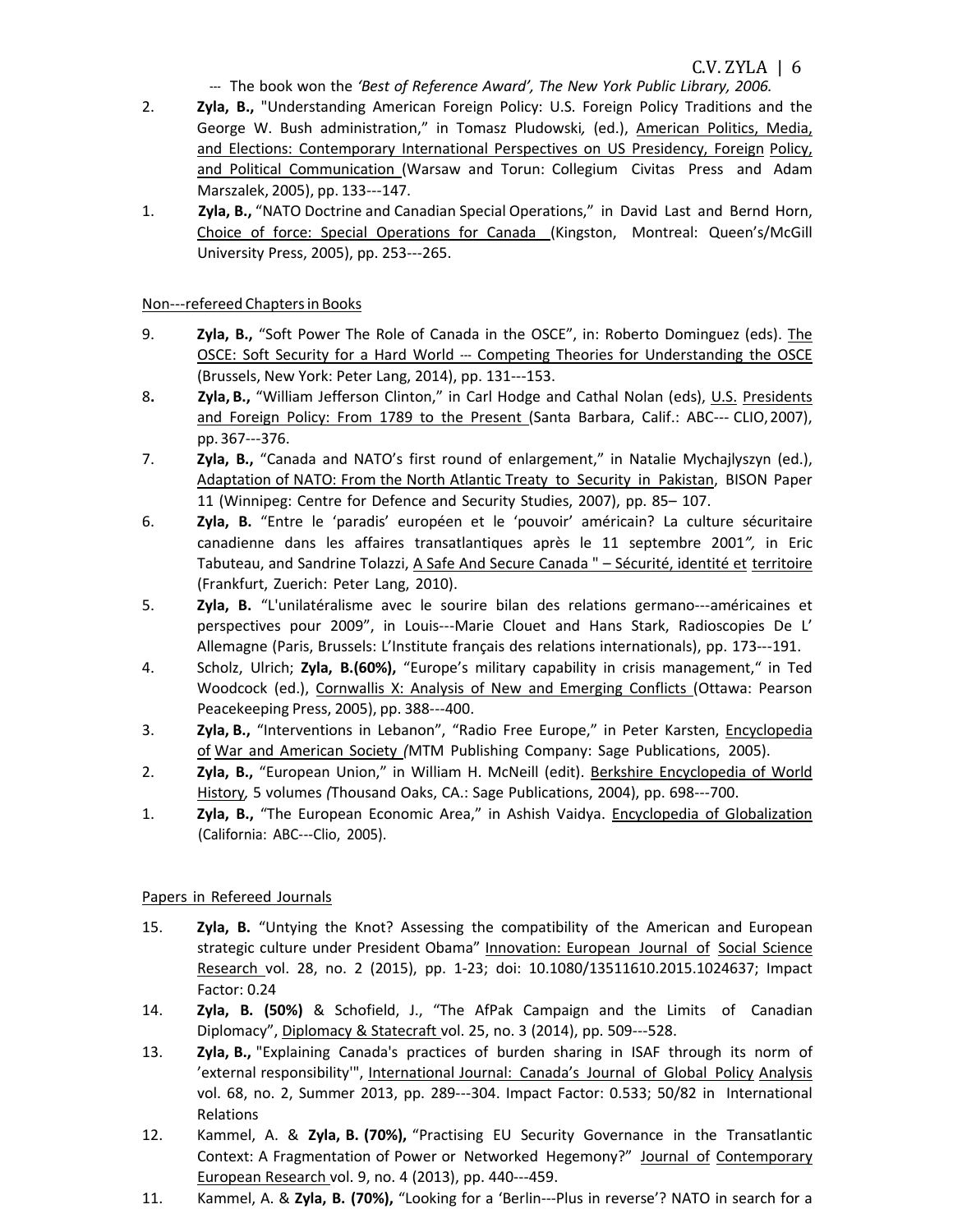C.V. ZYLA | 7

new Strategic concept", Orbis: A Journal of World Affairs vol. 55, no. 4 (2012), pp. 648--- 662. GMP89 ranking: 5.2

- 10. **Zyla, B.,** "Unilateralismus mit einem Lächeln? Eine Analyse der deutsch---amerikanischen Beziehungen: Bilanz der Ära Bush" [Unilateralism with a smile? An analysis of the German- --American relationship: assessment of the era Bush], Zeitschrift für Außen--- und Sicherheitspolitik (ZfAS)), Heft 1 (2012).
- 9. **Zyla, B.** "Overlap or Opposition? EU and NATO's Strategic (Sub---)Culture", Contemporary Security Policy vol. 32, no.3 (2011), pp. 667---687.
- 8. **Zyla, B.** "Außenpolitisches Selbstverständnis der BRD nach 9/11", WeltTrends: Zeitschrift fuer Internationale Politik [Journal of International Politics], Heft 74 (September/October 2010), pp.105---108.

--- republished in Azadeh Zamirirad. Deutsche Interessen: Eine außenpolitische Debatte (Potsdam: Universitätsverlag Potsdam, 2011), pp. 38---41. Available online at <http://opus.kobv.de/ubp/volltexte/2011/5395/pdf/wtp20.pdf>

- 7. **Zyla, B.** "Years of free---riding? Canada, the New NATO, and Collective Crisis Management in Europe, 1989---2001," American Review of Canadian Studies vol.40, no.1 (2010), pp. 22---39. Impact Factor: 0.294
- 6. **Zyla, B.,** "NATO and post---Cold War burden---sharing: Canada "the laggard?", International Journal: Canada's Journal of Global Policy Analysis vol. 64, no. 2 (2009), pp. 337---359. Impact Factor: 0.157; 77/82 in International Relations
- 5. **Zyla, B.,** "Riding the Asian Tiger? --- How the EU Engaged China Since the End of the Cold War," Current Politics and Economics of Europe vol. 17, no.1 (2008), pp. 83---106.
	- --- Republished in Amy Verdun, The European Union and Asia: What Is There to Learn? (Hauppauge N.Y.: Nova Science Publishers, 2009), pp. 83---106.
- 4. **Zyla, B.,** "A Bridge just far enough? --- Canada and the transatlantic link today," London Journal of Canadian Studies*,* no. 23 (2007), pp. 131--- 153.
- 3. **Zyla, B.,** "Multilateralism a la carte? --- The George W. Bush administration and traditions of US foreign policy," WeltTrends: Zeitschrift fuer Internationale Politik [Journal of International Politics] vol. 54 (Spring 2007), pp. 113---126.
- 2. **Zyla, B.,** "How the E.U. supports the Bush doctrine," Review of European and Russian Affairs*,* vol. 2, no. 2 (2006), pp.5---27.
- 1. **Zyla, B.,** "Caught between Venus and Mars: Canadian Earthlings in the transatlantic relationship after Iraq," Critique --- A World Wide Journal of Politics (Fall 2006), pp. 147---168.

# Book Reviews

- 10. **Zyla, B**.,.*The Globalization of NATO: Intervention, Security and Identity*, by Veronica M. Kitchen (New York: Routledge, 2010), reviewed in International Journal (spring 2011).
- 9. **Zyla, B.,**. *Germany, pacifism and peace enforcement,* by Anja---Dalgaard Nielsen (Manchester, New York: Manchester University Press, 2006), Reviewed for Humanities and Social Sciences Online *(www.h---net.org),* 21 May 2010.
- 8. **Zyla, B.,** *Contemporary Security and Strategy* by Craig A. Snyder (New York: Palgrave Macmillan, 2008), reviewed in International Journal vol. 63, no.3 (Summer 2008), pp.794---96.
- 7. **Zyla, B.,** *Old Europe, New Security: Evolution for a Complex World* by Adamski, J.; Troy Johnson, M.; Schweiss, C.M. (Ashgate, 2006), reviewed in JCMS: Journal of Common Market Studies*,* vol. 46, no.3 (2008), pp. 731---32.
- 6. **Zyla, B.,** *Old Europe, New Europe and the US: Renegotiating Transatlantic Security in the Post 9/11 Era* by Tom Lansford and Blagovest Tashev. (Alershot, Hants; Burlington, VT: Ashgate) reviewed in Political Studies vol. 5, no. 1 (January 2007), p.127.
- 5. **Zyla, B.,** *Nation---building: Beyond Afghanistan and Iraq --- America at the Crossroads* by Francis Fukuyama, reviewed in The Canadian Army Journal vol. 9.2 (Summer 2006), p. 121---24.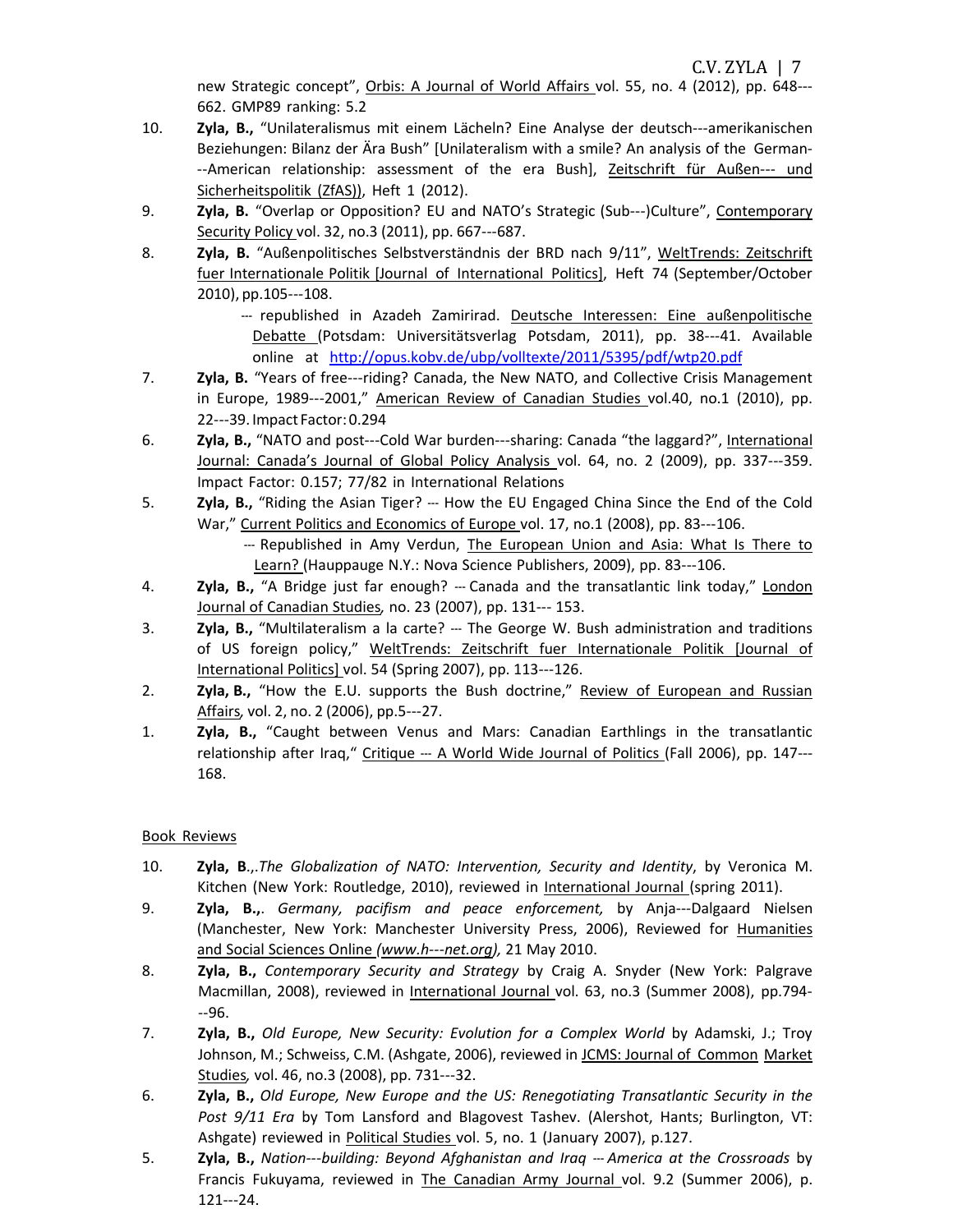- 4. **Zyla, B.,** *NATO, the European Union, and the Atlantic Community: The transatlantic bargain challenged* by Stanley Sloan (Rowman & Littlefield, 2005), Reviewed for Humanities and Social Sciences Online *(www.h---net.org),* 6 December 2006.
- 3. **Zyla, B.,** *NATO in the New Europe: The Politics of International Socialization After the Cold War* (Stanford: Stanford University Press, 2005) by Alexandra Gheciu. Reviewed for Humanities and Social Sciences Online *(www.h---net.org),* 6 December 2006.
- 2. **Zyla, B.,** *Kritik aus D.C." Review of Clyde Prestowitz, Der Schurkenstaat: Wohin steuert Amerika?*, WeltTrends, Zeitschrift für internationale Politik und vergleichende Studien (Berlin), No. 49 (Winter 2005/2006), pp. 177---79.
- 1. **Zyla, B.,** *American Unbound: The Bush Revolution in Foreign Policy* by Ivo H. Daalder and James M. Lindsay, reviewed in Canadian Military Journal vol. 5 no.3 (Autumn 2004), pp. 76---77.

## Working Papers

1. **Zyla, B.,** "Changing Dimensions: The need for Special Forces in NATO and a New Role for Canada in European Security," RMC working Paper, DP no. 2005/01 (The Royal Military College of Canada, Kingston, Ontario: 2005).

# Other Articles/Outreach

- 14. **Zyla, B.,** Interview with RIA Novosti (Russian News and Information Agency) on the attack on the House of Commons in Ottawa: "Canada Finds Difficult Balancing Public Security, Respecting Individual Rights: Expert**"**, 24 October, 2014; available online at [http://en.ria.ru/analysis/20141024/194516692-print/Canada-Finds-Difficult-Balancing-](http://en.ria.ru/analysis/20141024/194516692-print/Canada-Finds-Difficult-Balancing-Public-Security-Respecting.html)[Public-Security-Respecting.html](http://en.ria.ru/analysis/20141024/194516692-print/Canada-Finds-Difficult-Balancing-Public-Security-Respecting.html)
- 13. **Zyla, B.,** Interview with RIA Novosti (Russian News and Information Agency) on Prime Minister Harper's speech in the House of Common fighting ISIS: "Canadian Government Should Lay Out Clear Strategy Against IS in Iraq: Professor" 7 October, 2014; available online at [http://en.ria.ru/analysis/20141007/193749530/Canadian---](http://en.ria.ru/analysis/20141007/193749530/Canadian-) Government---Should---Lay---Out--- Clear---Strategy---Against---IS---in---Iraq.html
- 12. **Zyla, B.,** "The myth of Canada as a free---rider", Ottawa Citizen, 19. September, 2014, available at [http://ottawacitizen.com/news/national/benjamin---z](http://ottawacitizen.com/news/national/benjamin-)yla---the---myth---of-- canada---as---a---military---free---rider, [REPUBLISHED BY CENTRE FOR INTERNATIONAL POLICY STUDIES (CIPS) uOTTAWA]
- 11. **Zyla, B.,** "Ukraine may be in crisis NATO is not", Op---Ed Article/Commentary for Canada International Council (CIC), 4 September, 2014; available at [http://opencanada.org/features/the---t](http://opencanada.org/features/the-)hink---tank/comments/ukraine---may- --be---in---crisis--- nato---is---not/ [REPUBLISHED BY CENTRE FOR INTERNATIONAL POLICY STUDIES (CIPS) uOTTAWA]
- 10. **Zyla, B.,** "What France's far---right means for Canada", Embassy Magazine, 20.06.2014; available at [http://www.embassynews.ca/opinion/2014/06/20/what---f](http://www.embassynews.ca/opinion/2014/06/20/what-)rance's---far---right-- means---for---canada/45706
- 9. **Zyla, B.,** Live interview with Todd van der Heyden on "Results of the EU elections", *CJAD 800 AM :News, Talk, Radio*, Montreal, 31 May 2014, available at <http://www.cjad.com/Shows/Viewpoints.aspx>
- 8. **Zyla, B.** "Quick Take: What's the Significance of Ukraine/Russia So Far?" Centre for International Studies (CIPS) Blog, 20 May, 2014, available at [http://cips.uottawa.ca/quick--](http://cips.uottawa.ca/quick-) take---whats---the---significance---of---ukrainerussia---so---far/
- 7. *Zyla, B***.** Background interview on "China, Pakistan, and the US in Afghanistan", Greater China Division, Department of Foreign Affairs, Trade and Development Canada, 13 March, 2014
- 6. **Zyla, B.** and van Houten, Kirsten, "NATO, China, and Afghanistan at the Security--- Development Nexus", Commentary for *Canada International Council*, 4 February, 2014;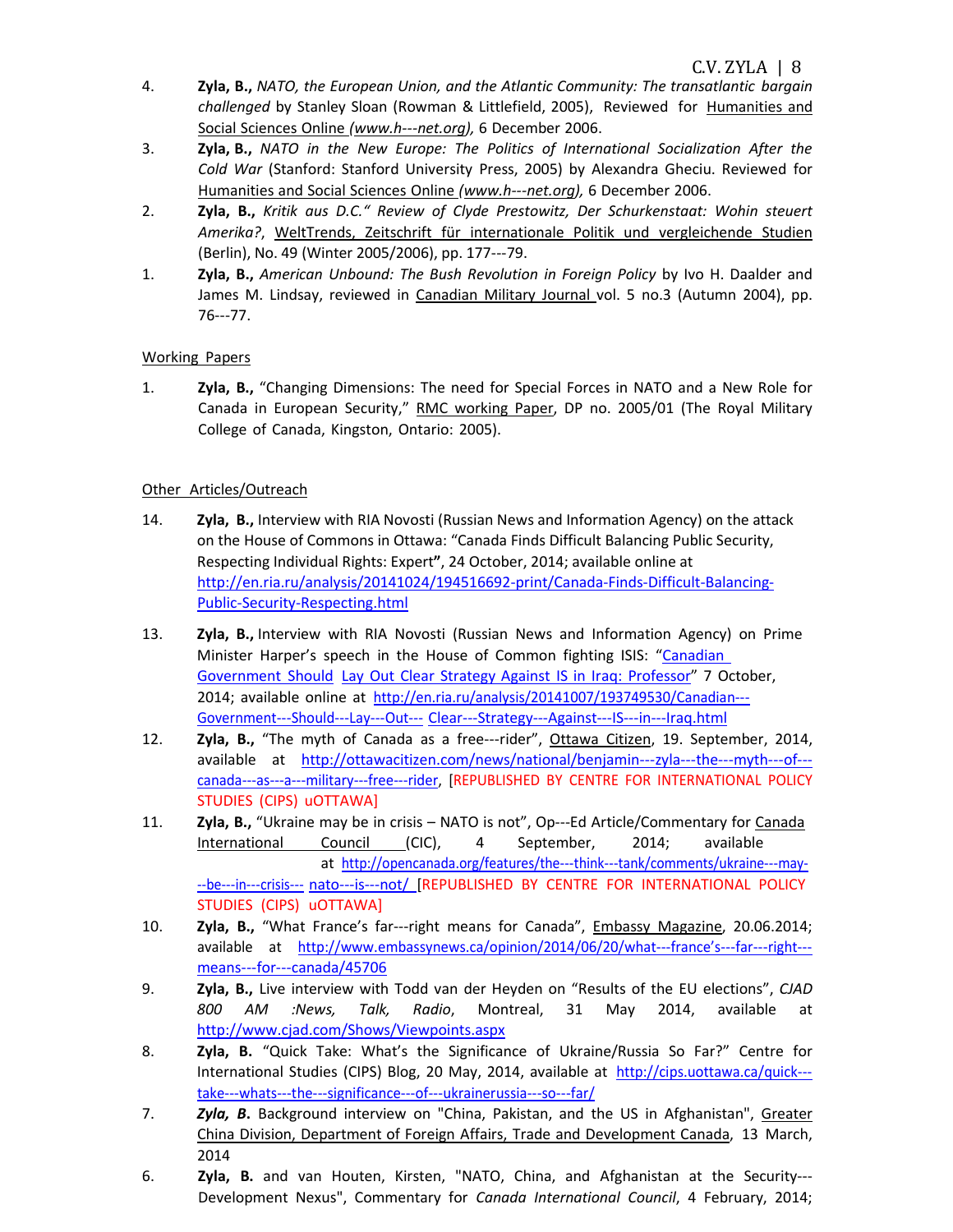available at [http://opencanada.org/features/the---t](http://opencanada.org/features/the-)hink---tank/comments/nato---china---and-- afghanistan---at---the---security---development---nexus/

- 5. **Zyla, B.** "Free Riding for Punching? Canadian Peacebuilding in the Balkans in the 1990s", *AIES Fokus 4/2013. Austrian Institute for Europe and Security Policy*; available at [http://www.aies.at/download/2013/AIES---F](http://www.aies.at/download/2013/AIES-)okus---2013---04.pdf
- 4. **Zyla, B.,** "Transatlantic free trade: Not a novel idea at all", Embassy Magazine, 16 December, 2013; available

at [http://www.embassynews.ca/opinion/2013/12/16/transatlantic---f](http://www.embassynews.ca/opinion/2013/12/16/transatlantic-)ree---trade---not---a---novel-- idea---at---all/44971; also cross posted with CIPS at uOttawa a[t](http://cips.uottawa.ca/transatlantic-) [http://cips.uottawa.ca/transatlantic---f](http://cips.uottawa.ca/transatlantic-)ree---trade---not---a---novel---idea---at---all/

- 3. **Zyla, B.,** "Why Canada Makes a Difference," Vanguard Magazine (March/April 2008), pp. 14---15.
- 2. Mariano, Stephen J.; **Zyla, B.,** "Ten Reasons to Stay in Afghanistan." National Post, A14, Tuesday, April 11, 2006
	- --- reprinted in The Transatlantic Quarterly (Fall/Winter/Spring 2005---06), published by the Atlantic Council of Canada.
- 1. **Zyla, B.,** "Caught between Venus and Mars Canadian Earthlings Role in the Transatlantic Relationship after Iraq," in *Conference of Defence Associations Institute, 7th Annual Graduate Student Symposium,* Security and Defence: National and International Issues (Kingston: CDAI, 2004).

Papers at Academic Conferences (all single authored unless indicated otherwise)

- 32. "Roundtable Author Meets Critics: Sharing the Burden? NATO and its second-tier power", *Canadian Political Science Association*, 3 June, 2015.
- 31. "How the Canadian media framed Canada's Afghan mission", *Canadian Political Science Association*, 3 June, 2015
- 30. (co-authored with MA student Patricia Crosby) "The Search for Sustainable Peace: Robust Peacekeeping and Long-Term Impacts on Post-Conflict Reconstruction" Canadian Peace Research Association, Ottawa, 3 June, 2015.
- 29. "Theories of Atlantic Burden Sharing and Afghanistan: A Theoretical and Methodological Critique", presented at 23<sup>rd</sup> World Congress of Political Science, International Political Science Association (IPSA), Montreal 19---24 July, 2014.
- 28. "Second---tier powers and Atlantic free---riding: a methodological critique of existing concepts and some empirical data", presented at  $1<sup>st</sup>$  European Workshop in International Studies, University of Tartu, Estonia, 6---7 June 2013.
- 27. "From Laggard to Linchpin? Canada's 'External Responsibilities' and Practices of Burden Sharing in ISAF", State University of New York College at Plattsburgh and Ball State University, Indianapolis, 11---13 October 2012.
- 26. "Transatlantic security governance and distributive justice in the Atlantic burden sharing regime", *6th European Consortium for Political Research (ECPR) General Conference*, University of Iceland, (25 --- 27 Aug. 2011).
- 25. *"*Present at Evolution. A Trajectory of Canada's special relations with NATO", *Annual Conference of the British Association for Canadian Studies,* University of London, 15 July, 2011.
- 24. "Governing European security through NATO", *Transatlantic Studies Association*, University of Dundee, U.K. 11---14 July, 2011.
- 23. "The EU---NATO conundrum and the question of compliance", *18th international conference, Council for European Studies,* Barcelona, 2011.
- 22. "Inter---Institutional Cooperation between the EU and NATO in the Case of Darfur, IPSA---ECPR joint conference, '*Whatever Happened to North---South?*', Sao Paulo, Brazil, February 16---19, 2011.
- 21. "Liberal Theories of Atlantic Burden sharing", *Transatlantic Studies Association*, Durham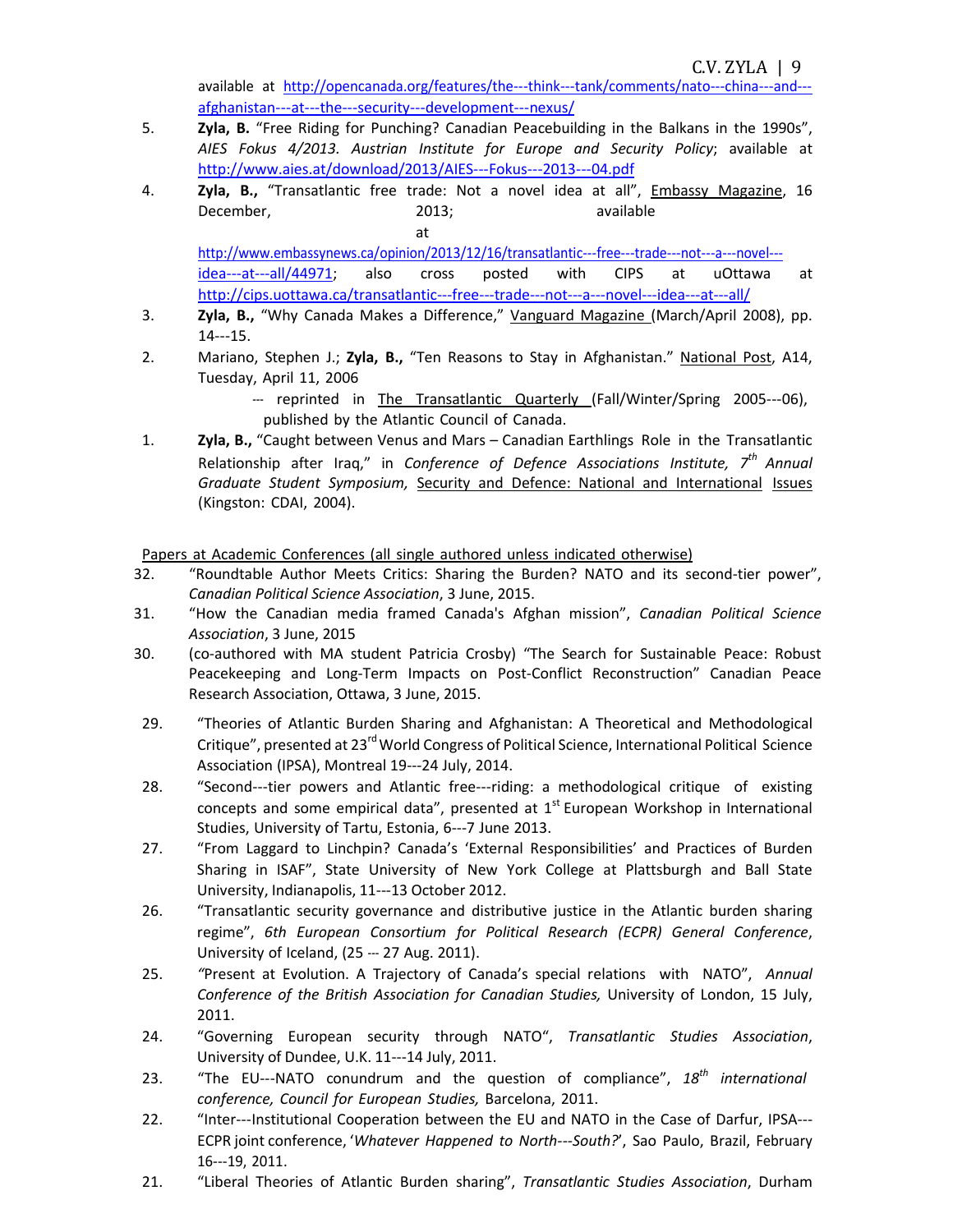University,U.K. 12---15 July, 2010.

- 20. "In---between European 'Paradise' and American 'Power'? Canada's security culture in the Transatlantic Alliance after 9/11", *Canadian Political Science Association (CPSA*)*,* Montreal, Canada, 1---4 June 2010.
- 19. "Liberal Internationalism and the question of inter---institutional cooperation," *International Political Science Association (IPSA) Congress,* Santiago de Chile, Chile, 10--- 16 July 2009.
- 18. "Canada and European security: More NATO than NATO?," *European Community Studies Association Canada (ECSA---C)*, University of Alberta, 25---27 September 2008.
- 17. "NATO burden sharing in the Balkans and Canada," *Transatlantic Studies Association,* University of Dundee, Scotland, 7---10 July 2008.
- 16. "More NATO than NATO? --- Canada and Afghanistan 2002---2007," *Canadian Political Science Association (CPSA),* Vancouver, Canada, 4---6 June 2008.
- 15. "NATO, the EU and R2P: Quo Vadis?," *International Studies Association (ISA)*, San Francisco, 26---29 March, 2008.
- 14. "The Process of Enmification and the Crisis in Darfur," *International Studies Association North East (ISA---NE) annual conference*, 9---11 November 2006 in Boston, MA, USA.
- 13. "The impact of Europe's new constitution on the Asian---European relationship," *International Political Science Association (IPSA),* Fukuoka, Japan, July 2006.
- 12. "Canada and transatlantic relations after 9/11," *Transatlantic Studies Association* 2006 Annual Conference, 12---15 June University of Dundee, 2006.
- 11. "How the EU supports the Bush doctrine," *2006 Young Research Network – Canada, Widening and Deepening the EU: What Kind of Europe for the New Century?*, University of Victoria, Thursday 18 May, 2006.
- 10. "Canada caught between EU---US relations: Where to go?," *Annual Conference of the Association for Canadian Studies in the United States*, St. Louis, November 13---16, 2005.
- 9. "Bush's Foreign Policy Revolution: A Radical Change?," *8th Annual Graduate Student Symposium of the Conference of Defence Associations*, "Security and Defence: National and International Issues," Royal Military College of Canada, Kingston, October 28---29, 2005.
- 8. (with Yves Raic) "Canada's Grand Strategy Does it matter?," *Security and Defence Forum (SDF),* "Canadian Defence Policy in a time of change," Hotel Chateau Laurier, Quebec City, October 20---22, 2005.
- 7. "A new Cold War in Europe? American vs. European Grand Strategy," *3rd Annual Graduate Student Conference on Security Challenges in the 21st Century: Threats & Opportunities, Center for Peace and Security Studies*, Edmund A. Walsh School of Foreign Service Georgetown University, April 18---19, 2005.
- 6. "Transatlantic Relations and the George W. Bush Administration," *46th Annual International Studies Association (ISA) Convention*, Honolulu, Hawaii, March 1---5, 2005.
- 5. "Caught between Kagan's Venus and Mars: Canadian Earthlings Role in Transatlantic Relations after Iraq," *6th annual CDAI Graduate Student Symposium*, Royal Military College of Canada*,* October 2004. Published on the CDAI website at http://www.cda-- cdai.ca/english---frame.htm.
- 4. "Transatlantic Relations after 9/11 Why Europe should be still interested in the United States," *Annual conference of the European Standing Group of International Relations*, The Hague, Netherlands, from 9---11 September 2004. Published online a[t](http://www.sgir.org/archive/index.htm) [http://www.sgir.org/archive/index.htm.](http://www.sgir.org/archive/index.htm)
- 3. "Transatlantic Divide: USA, Canada, Europe Foreign and Security Policy re---visited," *International Conference at the University of Victoria,* British Columbia, June 11---13 2004.
- 2. "Why Europe should still pay attention to North America," *2004 Biennial Conference of the European Community Studies Association in Canada,* Montreal, May 2004.
- 1. "Defending North American through the NATO Alliance?," *Organization for the History of Canada annual conference,* Ottawa, May 2004.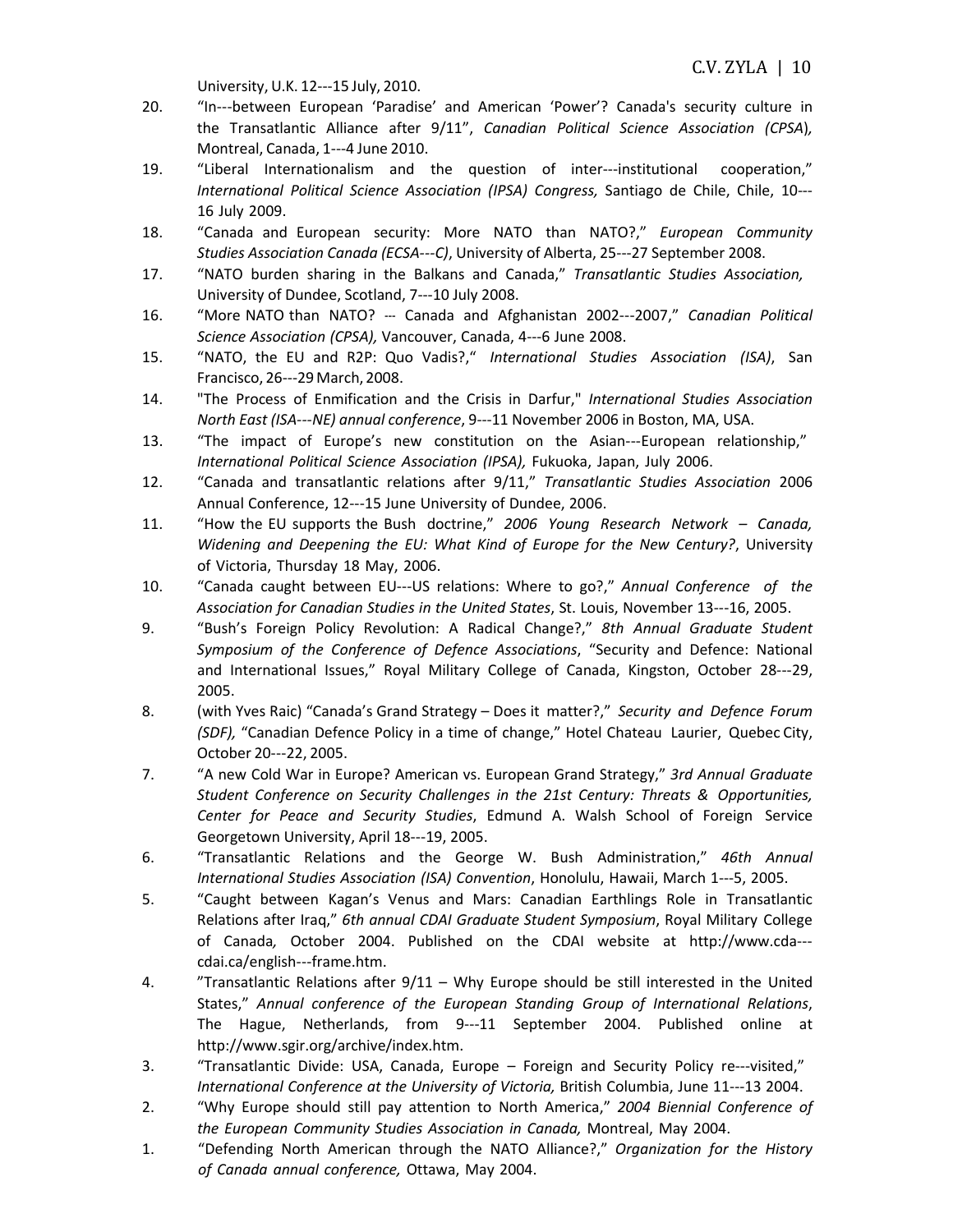## Invited Presentations and Lectures (scholarly; otherwise see outreach; all single authored unless indicated otherwise)

- 27. "The Security Development Nexus and Human Rights", International Development Week, University of Ottawa, 29. January, 2015.
- 26. "Canadian perspectives on NATO burden sharing", 6---7 May 2014 as part of an UK ESRC research project on "NATO: the national and the intergovernmental", University of Birmingham, Brussels Campus; Brussels 27---28 May, 2014
- 25. "NATO, China and Afghanistan", Annual Conference of the Atlantic Council of Canada, Ottawa 18---19 November, 2013. Broadcast by CPAC and available at [http://www.cpac.ca/en/digital---a](http://www.cpac.ca/en/digital-)rchives/?search=zyla
- 24. "How much is enough? Transatlantic burden sharing after Libya", *After the Crises? Germany and its Partners in a changing Europe*, International Conference in Cooperation with the Konrad Adenauer Foundation, Munk School of Global Affairs, University of Toronto,April20---21, 2012.
- 23. "Germany's Transformed Multilateralism: European Security and the Transatlantic Relationship" *Prospects and Challenges for Contemporary Germany*, Glendon College, York University, 30---31 March 2012.
- 22. "From Alliance to Alliance: Canadian external relations from 1867 until 2001", *Department of Political Science, University of Bologna*, 8 February, 2012
- 21. "Alliances and Coalitions for Military Interventions: the UN, NATO, the EU and Coalitions of the Willing", *University of Manitoba Centre for Defence and Security Studies*, 1---3 February, 2012.
- 20. "EU Strategic Culture: Different Theoretical Approaches", *Department of Political Science, University of Victoria*, Canada, 1 November, 2011.
- 19. "Europe's strategic culture and the fight against terrorism", *University College Cork* (Ireland), 24 August, 2011.
- 18. *"Sharing the Burden? NATO and second---tier powers in European security governance", Grant MacEwan University*, Edmonton, Alberta, 4 March 2011.
- 17. "Middle Powers and European Security Governance, *University of Luxembourg*, 9 July, 2010.
- 16. "Liberal Theories of Atlantic burden sharing," *University of Antwerp*, 8 July, 2010.
- 15. "Liberal international relations theory and Canadian burdensharing in the transatlantic alliance", *Brandon University*, Manitoba, 9 February 2010.
- 14. "American, Canadian, and European security strategies compared: Canada the Earthling?" *A Safe And Secure Canada " --- Sècuritè, Identitè(s) et Territoire(s), Journée d'Etudes du Centre d'Etudes Canadiennes de Grenoble*, Universite de Grenoble, 25 Septembre 2009.
- 13. "Canada and NATO, 1989---2009: The Myth of a Decline", *Centre for Security and Defence Studies, Carleton Universi*ty, 31 March, 2009.
- 12. "Liberal foreign policy analysis and the role of third countries in the external relations of the European Union", *University of Amsterdam*, The Netherlands, 2 June 2009.
- 11. "Canada and ESDP," *St---Malo+10: Is the ESDP Capable and Credible?,* Centre for International Relations, Queen's University, 4---6 December 2008.
- 10. "Canada and the Atlantic Alliance from 1989---2008: More NATO than NATO?", *Department of Political Science, Dalhousie University*, Halifax, Nova Scotia, 28 November, 2008.
- 9. "In---between European 'paradise' and American 'power'? Canada in the transatlantic alliance after 9/11," *La Sécurité du canada au 21e --- Siècle: (ré)articulations depuis le 11 Septembre 2001*, Université Laurentienne, Sudbury du 5 au 7 mars 2008
- 8. "More NATO than NATO: Canada's devotion to a reluctant alliance in Afghanistan," *Transatlantic Relations and International Conflict Management conference at Carleton University,* February7---8,2008.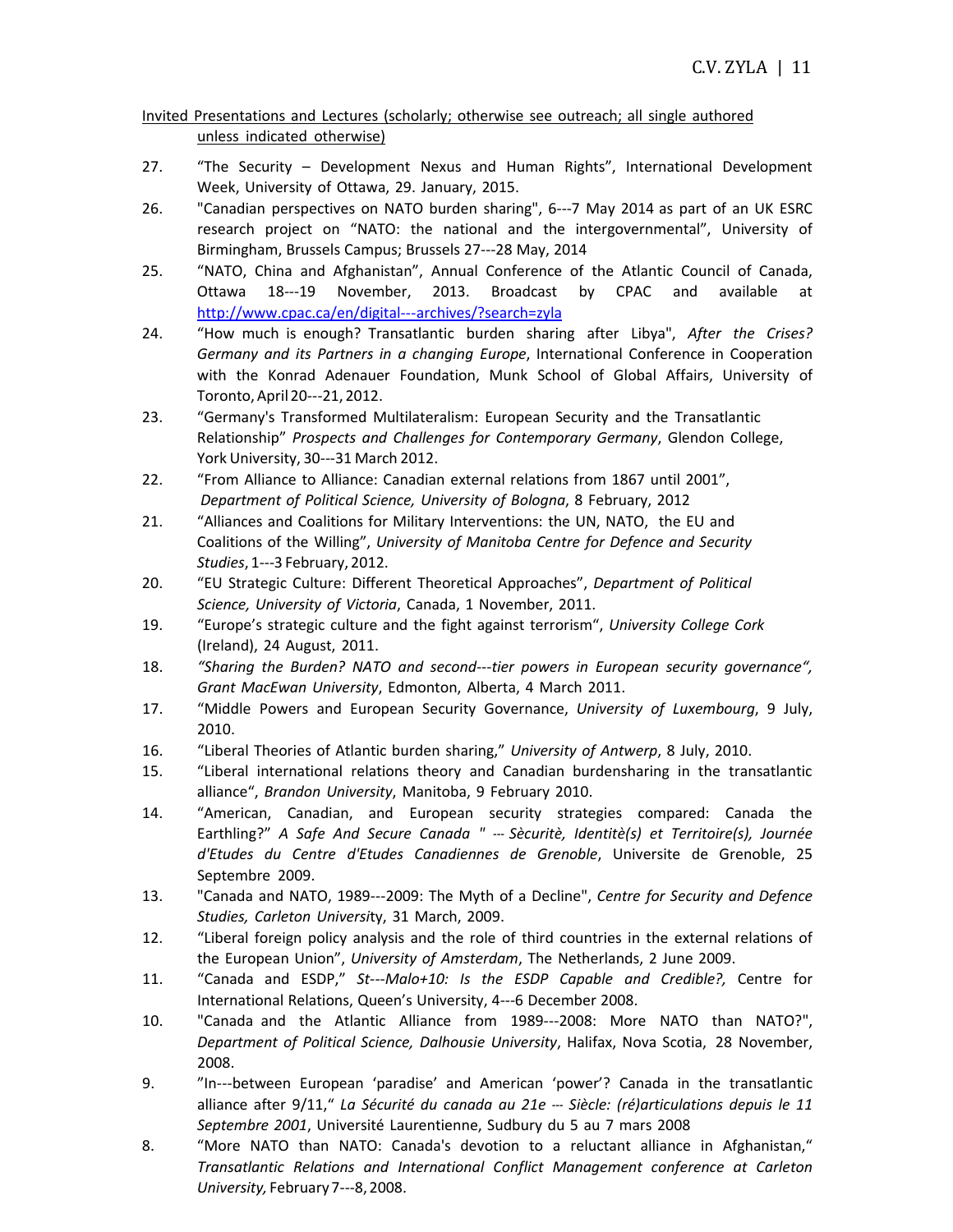- 7. "Canada and NATO in the 1990s: a realist middle power?," *Transatlantic Young Researchers Workshop,* The EU and Canada: Common Challenges and Political Responses?, University of Quebec a Montreal in conjunction with the Queen's Centre for International Relations, the Chaire de recherché du Canada en politiques etrangere et de defense canadiennes, et la group d'etude et de recherché sur la securite internationale, 16 March 2007.
- 6. "New Foreign Policy Challenges & Canada---EU relations: the meaning of the transatlantic link today," *YRN 2007 Regional Workshop; Reconciling Diversity and Integration: Canadian and EU Approaches,* Institute of European and Russian Studies and the Centre for European Studies, Carleton University, 29---30 March, 2007.
- 5. "Canada and the question of NATO enlargement", *23rd University of Manitoba Political Studies Students' Conference (PSSC)*, "NATO's New Agenda: From Regional to Global Actor," January 31 through to February 2nd, 2007 at the University of Manitoba.
- 4. "Human Rights and the crisis in Darfur," *Guest lecture* in *PSY 452 Leadership,* Royal Military College of Canada, 2007.
- 3. "Canadian foreign policy in a globalized world," *Conference organized by Canadian Consulate in Fukuoka*, Japan and the University of Kagoschima, Japan, July 2006.
- 2. "Canadian Transatlantica: Trapped between 'Venus' and 'Mars'?," *2006 Biennial Conference of the European Community Studies Association – Canada*, "What Kind of Europe? Multiculturalism, Migration, Political Community and Lessons from Canada," Victoria B.C. Conference Centre, 19---20 May 2006.
- 1. "American vs. European Security Strategy: differences and commonalities and the importance for international security," *Guest lecture in POL 462: Studies in National Security*, Queen's University, Kingston, Ontario, 12 October, 2005.

# **GRADUATE & RESARCH SUPERVISION**

- Sadaf Kachalia (as of Jan. 2015)
- Hillary Richard (M.A.) as of Jan. 2015
- Laura Grant (Ph.D.) [as of Sept. 2014]; supervisor
- Kirsten van Houten (Ph.D.); Member of the examination committee (since Feb. 2014)
- Sasha Zaharuk, EDIM, Major Research Paper (since March 2014)
- Alexandre Dionne, EDIM, Major Research Paper (since March 2014)
- Munir Momtaz, EDIM, Major Research Paper (since March 2014)
- Kaleigh Newson, EDIM, Major Research Paper (since March 2013)
- Caitlyin Sievert, EDIM, Major Research Paper (since March 2013)
- Melissa Morrison, EDIM, Major Research Paper (since March 2013)
- Jaswinder Singh Sandhu, Graduate School of Public and International Affairs, "Shift in the United States Foreign Policy", March 2012 – June 2013, Major Research Paper

#### Research assistant supervisions

- Elizabeth Seibel; Hilary Lawson; Katherine T. Mellios; Samara Bhimji; Virginie Tardif-Plante; Kamiliya Akkouche; Inna Kande; April-August 2015 (via SCS 4150 direct research course)
- Laura Grant (Ph.D.; Sept. 2014- August 2015)
- Begench Yazlyyev, (Ph.D.), EDIM Fall 2014
- Laura Grant, (Ph.D.), EDIM Fall 2014
- $6.4<sup>th</sup>$  year undergraduate students (SCS 4150 direct research course), 2014
- Kirsten van Houten (Ph.D.), EDIM Fall 2013, Winter 2014
- Sophie St. Laurent (MA), EDIM Fall 2013
- Alicia Grant (MA), EDIM Fall 2013, Winter 2014
- Catherine Dos Santos (MA), ESAPI, 2011
- Ashley Pereira (BA), ESAPI, 2010---11